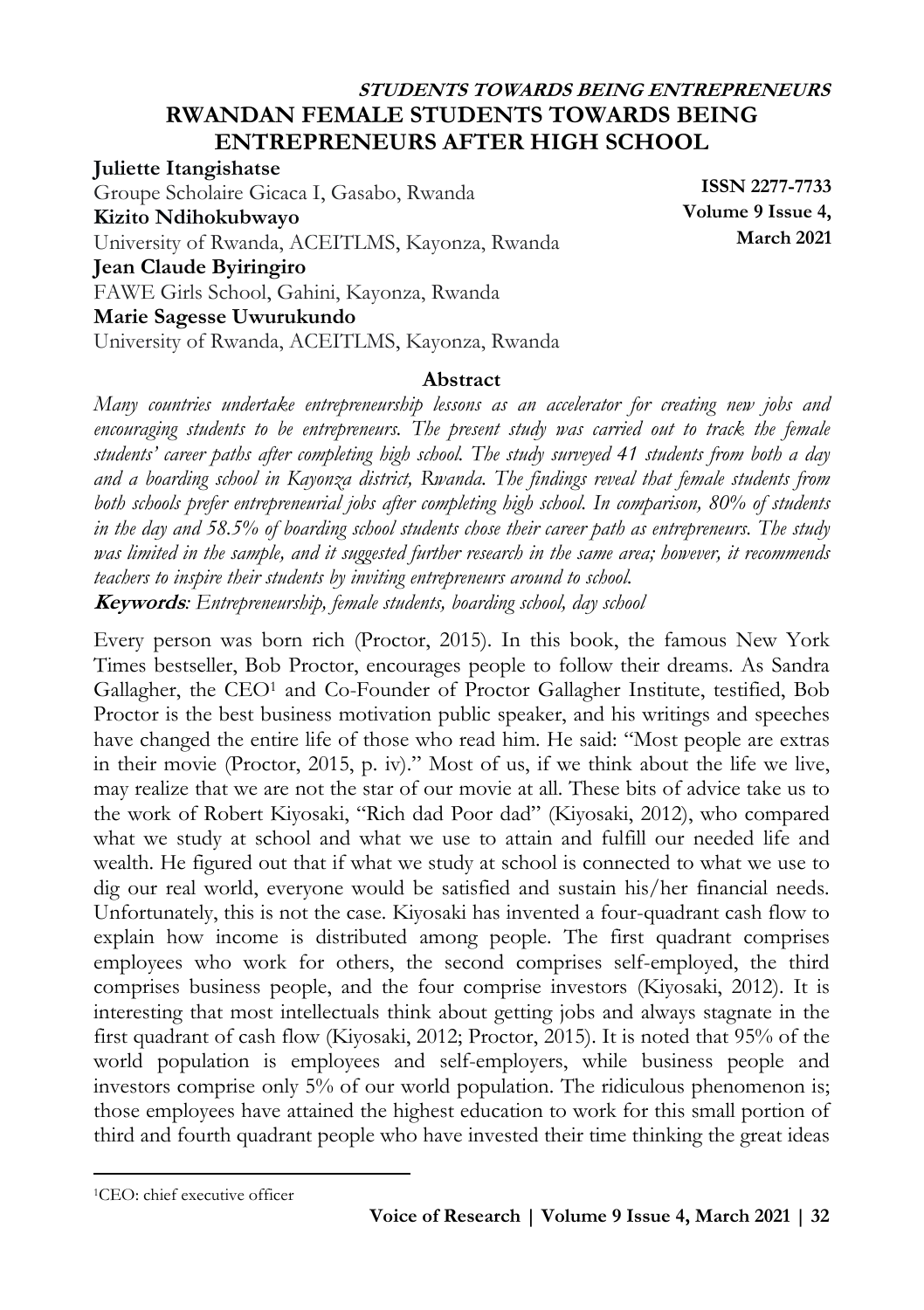that improve human life instead of spending time studying for degrees. Thus, people should be equipped with the necessary skills to use after their schooling, as Kiyosaki argues that what lacks is financial literacy (Kiyosaki, 2012).

Entrepreneurship is a substantial mirror and generator of today's world economy (Hatak & Reiner, 2011). "Entrepreneurship is more than the mere creation of a business. The characteristics of seeking opportunities, taking risks beyond security, and having the tenacity to push an idea through to reality combine into a unique perspective that permeates entrepreneurs (Kuratko, 2003, p. 2)." Many countries are currently encouraging their citizens to look around and think of creating their jobs instead of seeking them from the government or private sector to provide jobs to others. For instance, Sweden has been identified as the first country that cares about entrepreneurship education. From this experience, due to the mission of minibusiness 'Presnatch' based on offering solutions to the problem of visitors robbed of their handbags in public places, 87% of students believed that by participating in the program, their knowledge of how to run business and the ability to solve their routine problems had increased (Hatak & Reiner, 2011). Relatively, an Entrepreneurship lesson is one of Rwanda's lessons to augment the number of people who prefer to create their job instead of being job seekers. From 2010, Rwanda's government started implementing teaching Entrepreneurship lessons in secondary schools to help graduate students create their jobs. As the level of the unemployment rate was increased, the government of Rwanda expected that the Entrepreneurship lesson would reduce and exterminate unemployment (Niyonkuru, 2005; United Nations Rwanda, 2014). In Rwanda, the gender equity policy has been raised, emphasized, and implemented.

Various scholars have discussed the relationship between the intention of being an entrepreneur and the motives of schools. For instance, on the analysis of the impact of teaching entrepreneurship in graduate schools at Tunisian University, Ben and Boujelbene (2014) found that what the entrepreneurship's master alumni have learned is beneficial to their works got. It is to say; the entrepreneurial skills help them to perform their duties related to their current jobs. Self-efficacy and education have positively influenced female business students in Nigeria towards entrepreneurial intention (Isidore & Norsiah, 2012). These authors also found that friends' social environment helps the relationship between entrepreneurial orientation and entrepreneurial intentions. Bandura (2010) defines self-efficacy as one's belief to execute behaviors necessary to produce specific performance attainments and reflect on confidence in exerting control over their self-motivation, behavior, and social environment.

On the other hand, entrepreneurial intentions are the ambitions of an individual to pursue a future business career. There was a strong positive correlation between strengthening entrepreneurial self-efficacy and entrepreneurial intentions (Shinnar, Hsu, & Powell, 2014) moderated by gender differences among students. The authors found no statistical significance of entrepreneurial intentions in gender; however, the increase in entrepreneurial self-efficacy was statistically significant in male students.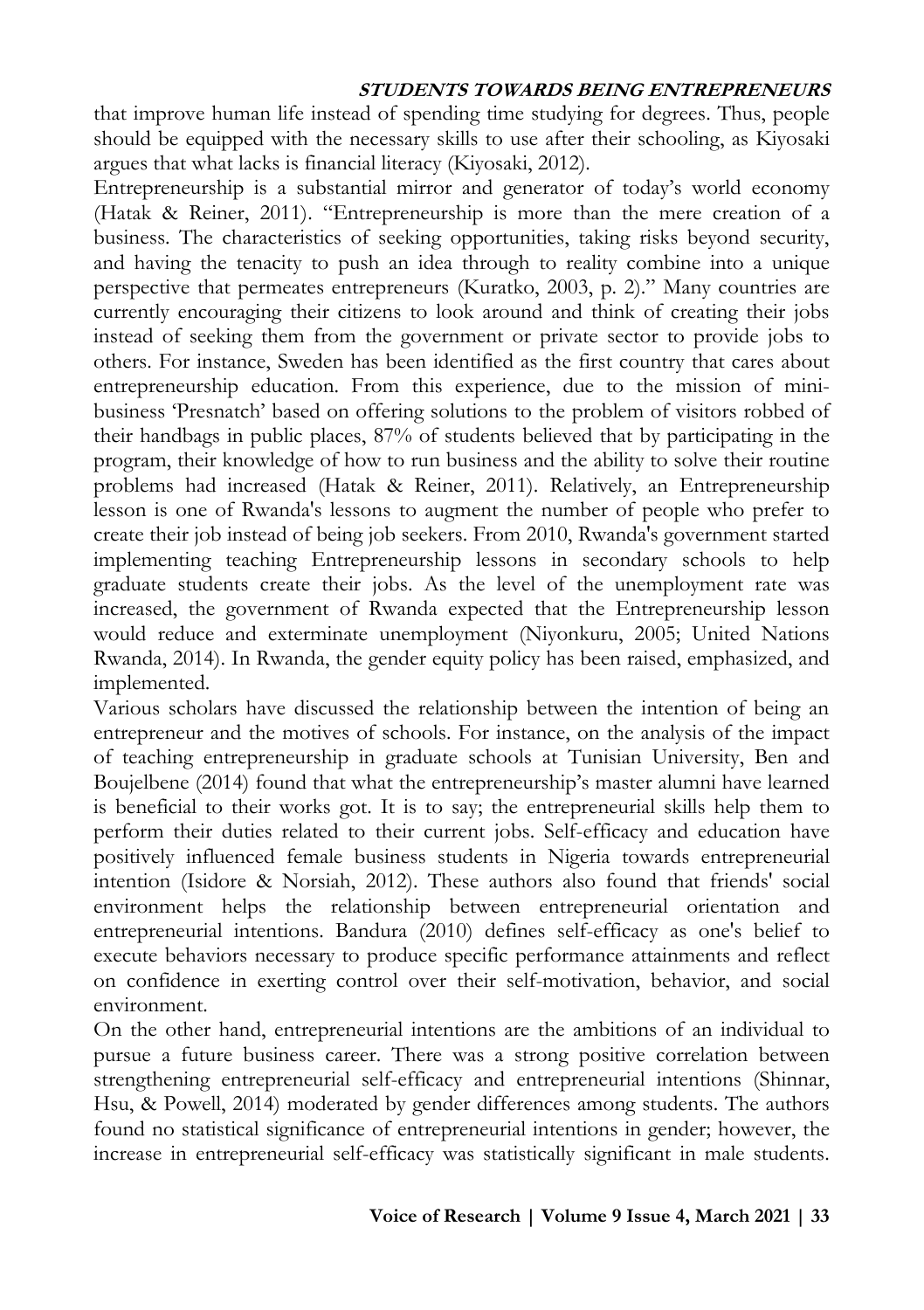Veciana et al. (2005) found that boys are likely to desire and have a strong ambition to venture and create new firms than girls.

Much of the literature has mostly focused on male students in higher institutions; however, this study highlights the level of understanding of entrepreneurship career early as it investigated female secondary school students. This study aimed to know the overview of Rwandan students towards being Entrepreneurs after high school, especially female students who are in the last year of their secondary education. The study will help recognize if the students are aware of entrepreneurship's importance for themselves, their family, and the country. The study also will contribute to know what the female students think about the Entrepreneurship lesson. Therefore, it will stimulate other students towards engaging in the entrepreneurship industry and their teachers to teach entrepreneurship effectively and in a way to students benefit "open mind"

The study has the following research questions: What is the career path do Rwandan females prefer after graduating high school?; How do Rwandan females value the Entrepreneurship lesson?; What are the proposed solutions to overcome challenges faced by females Entrepreneurs in Rwanda?

### **Methodology**

 $\overline{\phantom{a}}$ 

*Research design and population:* This study mainly used qualitative methods (Fraenkel et al., 2012). Thus, we seek female students' opinions on what they will do after their high school studies and presented their ideas in the form of described themes (Orodho et al., 2016) and direct quotes. We conducted this study in two secondary schools located in Kayonza district, Eastern Province, Rwanda. We selected two schools, purposively and conveniently. One school was a girls' school while another school was mixed. The girls' school is boarding while the mixed school is a day school. Therefore, we surveyed 41 students of senior six MEG, <sup>2</sup> where 20 students are from the day while 21 students are from boarding school. This sampling technique allowed us to compare female students studying in boarding and day schools. We preferred day and boarding school students because their learning environments are different. For instance, students at day school spend the night at their home while at boarding school stay both day and night at school. The infrastructures are also different. We selected the combination of MEG because this combination can facilitate students to think about business through Mathematics and Economics lessons and entrepreneurship lessons. We did not consider male students in day school because our focus was to compare girls from both day and boarding schools. Several Entrepreneurs are male (see also in our introduction), so we only preferred to focus on female students to know if they think about challenges that the female Entrepreneurs faced and the solutions to overcome those challenges as the young generation.

*Instrument and data analysis:* The study used a questionnaire survey for data collection. The questionnaire had eleven questions, including eight qualitative and three quantitative questions (see Appendix A). We used MS Excel for data entry and

**Voice of Research | Volume 9 Issue 4, March 2021 | 34**

<sup>2</sup> MEG: a subject combination of Mathematics, Economics, and Geography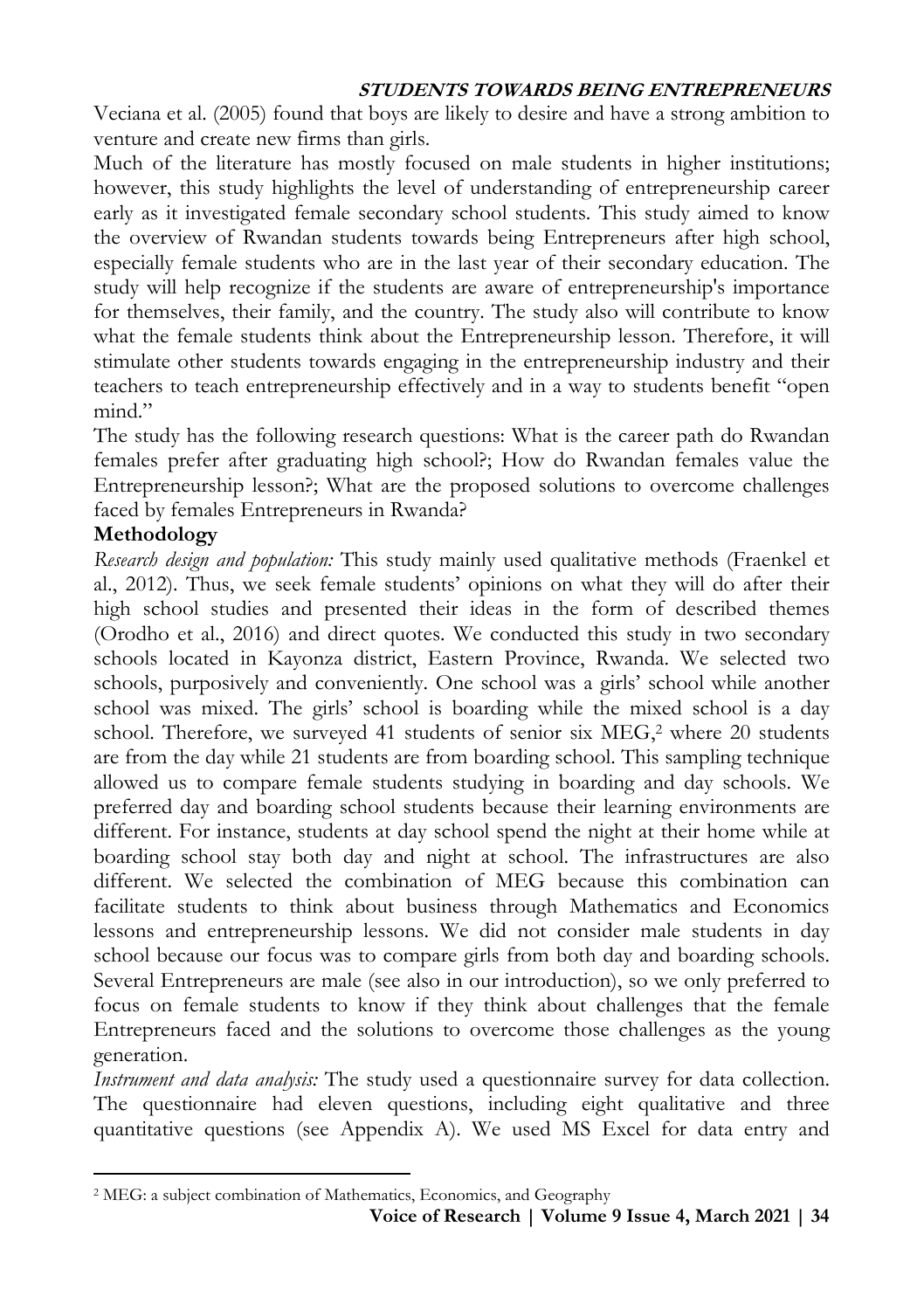analysis. For the first, second, and eighth questions, the MS Excel results were transferred from an excel document to a word document in the form of tables. The written result was also transferred from excel to word document to analyze possible and emerging themes. Therefore, we found three main themes that form the information provided by our respondents. Thus, "the vision of girl's students about Entrepreneurship" theme, "the importance of Entrepreneurship lesson" theme, and "the challenge of being an Entrepreneur for females" theme.

#### **Findings**

**The vision of girl's students about Entrepreneurship:** The first intended career was being an entrepreneur as 80% of students from day school and 58.5% of students from boarding school selected that (see Table 1).

| Career           | Day students |      |  |  |
|------------------|--------------|------|--|--|
| Teacher          |              | 12.5 |  |  |
| Medical doctor   |              |      |  |  |
| Pilot            |              | 8.5  |  |  |
| Technician       |              |      |  |  |
| Designer         |              | 8.5  |  |  |
| Entrepreneur     | 80           | 58.5 |  |  |
| Agriculture      |              | O    |  |  |
| Other (Lawyer)   | 15           |      |  |  |
| Other (Musician) |              |      |  |  |
| Total            | 100%         | 100% |  |  |

**Table 1 Preferred career after female students' graduate high school**

This difference among those selected to be entrepreneurs and day students may be caused by the fact these day students are based at their home. Therefore, they can observe and be inspired by the entrepreneurial path than boarding students who are not open to the community. While no student from day school wishes to pursue a teaching career, 12.5% of boarding students wish to be teachers. We have noticed that day students are not confident enough to choose an airspace career as none of them selected pilot as a career while boarding students aim to be airplane pilots. The structure of these schools may cause it in terms of infrastructure and education quality. Boarding schools have more facilities than day schools, and boarding students can concentrate on their studies as they are based at school while day students spend nights and weekends at their homes.

**The importance of Entrepreneurship lesson:** All students are aware of the role of Entrepreneurship lessons as a necessity for our country. For instance, 100% think that entrepreneurship lesson is necessary because it provides the employment opportunity by reducing unemployment and brain drain in foreign countries, making youth become the job creator than job seekers. It leads to an increase in the citizens' income so that their standard of living also increases. It is necessary because the Entrepreneurs' taxes lead to an increase in the country's economic growth and the government expenditure increase, such as the improvement of infrastructures. Specifically, students from boarding school mentioned that entrepreneurship lesson is necessary because entrepreneurship combines different production factors to produce goods and services to maximize profit. It reduces ignorance in people in the business by which the country's economic activity develops, and the high number of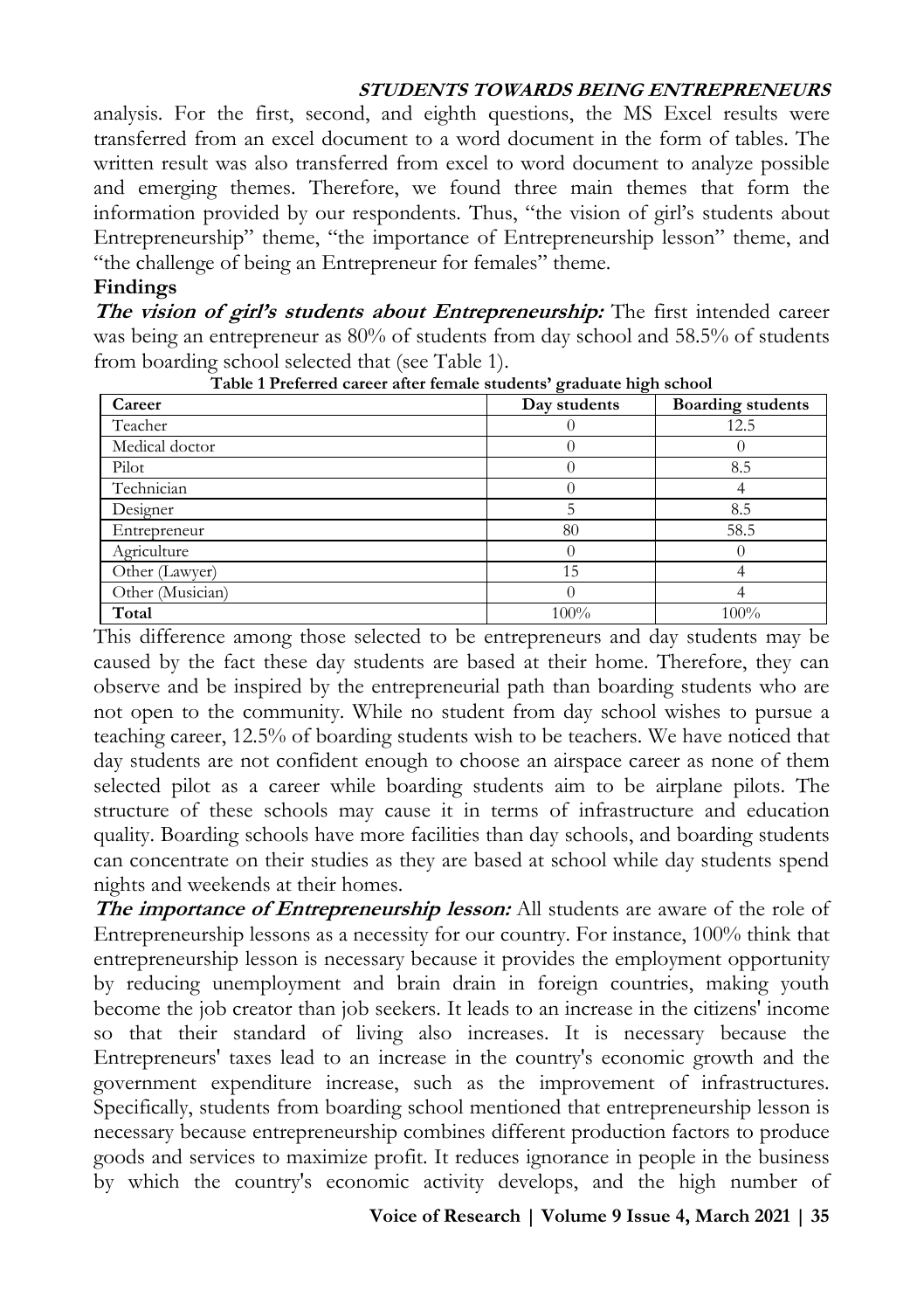dependencies in another country reduces. It helps Entrepreneurs have innovation and creativity in their businesses, expand their market inside and outside the country, and know how the business's properties can be controlled. According to a student from day school, the entrepreneurship lesson helps to know goods and services produced inside and those imported outside the country, to increase the number of investors in the country also increases and promotes friendship among other countries. "Entrepreneurship studies will help my country to use well idle resources in order to reduce over-dependence on another country; they promote economic growth and development, reduction of unemployment level, and increase of Gross domestic product figures within any country." "Entrepreneurship lessons will increase the skills of labor, increasing economic activity, and a high level of technology in my country."

Regarding the Entrepreneurship course's role in their life, students argue that Entrepreneurship will help them do the Budget of daily life and achieve their objectives and plans accordingly. It helps to focus on business as a career, business management by calculating profit and loss and understanding more about marketing. "Entrepreneurship will help me to know how I can manage my resources well in order to get the answers to some economic problems." "Entrepreneurship will help me to improve my skills and knowledge, which will lead me to create my business as a career for preparing my future, and the standard of living also will be improved." One student from boarding school said: "It will help me participate in the production of something new, build self-confidence and be self-reliance without depending on other people, this will prepare well my future family and give me a good life." The other two students from day school said: "It helps to solve the problem in my life, such as poverty, and to promote the increase of the development of the family." "It will help me to advise the new entrepreneurs about Creativity and innovation in their projects through discussion."

Regarding the role of Entrepreneurship lessons to help their family, boarding students said it would help their families share ideas about the strategies to follow in creating a business, managing their products to increase the income and job security. The students know well the importance of saving. For instance, they said what they learned will allow them to teach their families about saving to achieve their goals. Specifically, boarding students said: "through Entrepreneurship, I will take the right decision to create my own business so that my family reduces all of the money spend on me because I will have my money. It will help my family to reduce primitive thinking about the business and reduce the wastage of resources. It will help my family by making a budget and making a plan for daily activities, which helps them use our funds well." Day students said: "Entrepreneurship studies will help my family in the provision of employment opportunities, to reduce poverty in my family, and to improve the standard of life. I will help shift my family from the first category up to the second category by creating a job to get income in my family. I will help my family know production planning by using new techniques to get more product and the family's income and expenses."

**The proposed solutions to the challenge of being an Entrepreneur:** Apart from school, the study showed that students are occupied with various duties. For instance,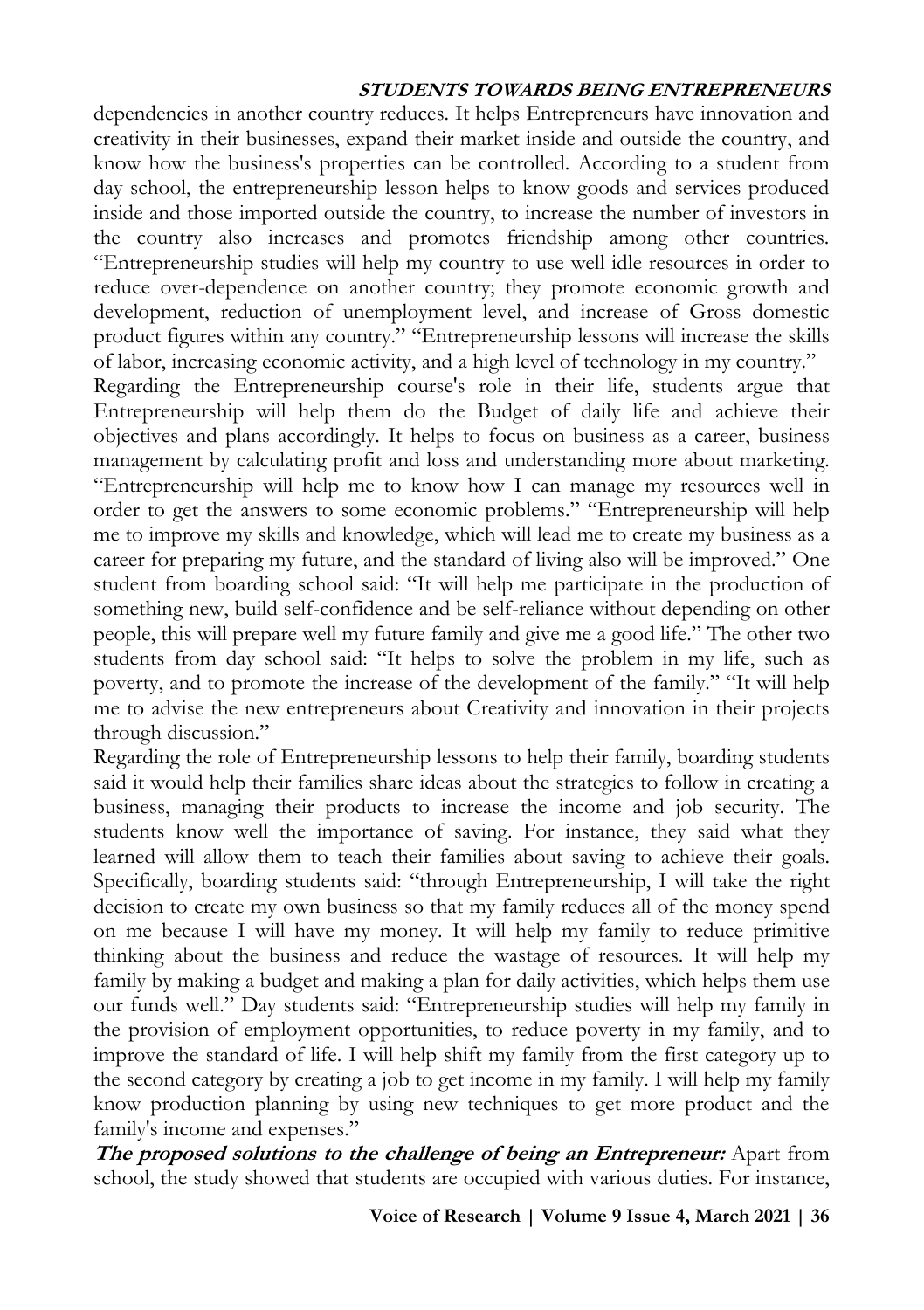among 20 students of day school, 65% do the business to raise domestic animals; however, none does agriculture while two students do any other activity. Among those who do business, three do handcraft business; one student does the business of selling sweet potatoes, one makes juice, and one does manufacture business. While in boarding school, the study showed that among 22 students, 40.9% of them do business, 27.27% raise domestic animals, and 18.18% participate in other activities. However, none of them does agriculture activities. For those who do business, 77.77% of students do trading shops, 11.11% of students do the selling of goods in the community, while 11.11% sell food. When asked those who raise domestic animals, the study found that two students raise 14 pigs, one student raises hens, goats, and pigs. We also found that while one student raises cows, goats, and pigs, another student raises nine hens while another raises five cows.

Students are aware of some females who are Entrepreneurs in their community, and they learn from them. Students from boarding school identified 204 females Entrepreneurs in their community. Among the lessons learned, hardworking and selfreliance were favorably mentioned. "What I learned from them is working hard to gain profit. They are self-confident, innovative in their production, and improve the relationship between members." "Always be independent, never give up, keep walking towards your goal, never waste time on unproductive activities, time management. They are the decision-makers, they have a good reputation name, and good risktakers. I learned to have ambition, to bear risk-taker, and to be a job creator." "I can create a business with a small capital, I learned about how I can increase innovation and invention in my business, being confident in public speaking, having public cooperation with others that they work together, and having integrity." "I learned how to create my own business, how to fill confidence in what I want to do, I learned from them to have self-confidence and hardworking and honest, to be an entrepreneur, and to focus on my career." "I learned proper planning, work in a team, controlling something different, respect, the way and system for running business and techniques use in business, and I can now encourage many females to start their own business."

Students gave the reasons that can discourage the female from creating a business. There were no differences in day or boarding students' responses. They mentioned that there is no self-confidence among many females to create the business, and they have low skills and experience. Discouragement to create the business can also come from the lack of market, sexual corruption, lack of capital for raw materials, lack of family support, and low technology skills. "Females lack enough training about job creation because there are some females who know that business is for men only." Students also mentioned discrimination based on sex, lack of government support through a loan, which can support females in getting enough money to start their business. However, various Rwanda funds are ready to sponsor females in business, such as NEP *Kora Wigire*, women investment fund, and others. This finding may be caused by the lack of information from media and teachers. The low level of competition analysis skills with male entrepreneurs is caused by the fact that sometimes females are afraid to express their skills and knowledge, government policy like high taxes restriction for starting a business, and fear of losing the market. Poor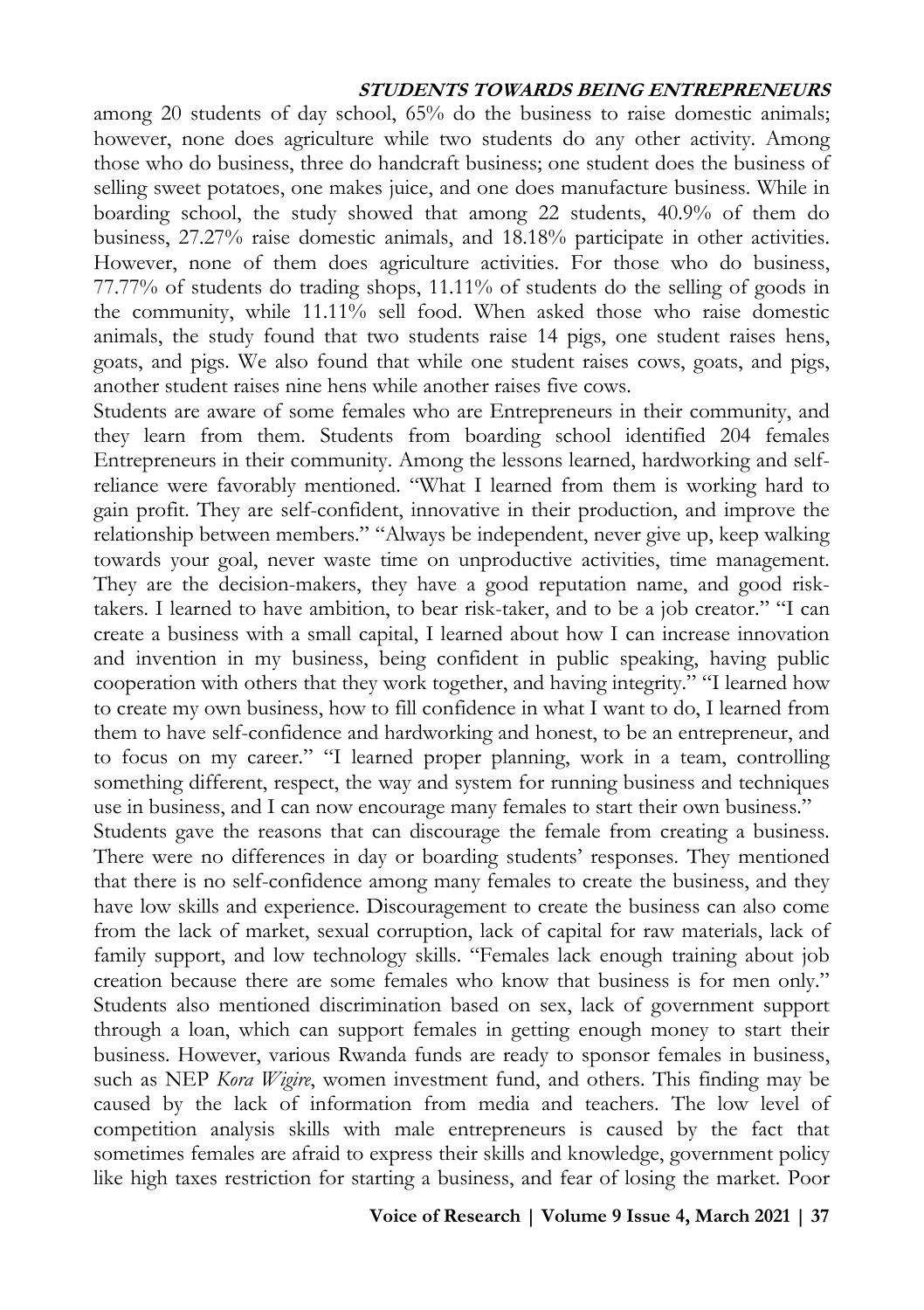infrastructure, lack of skills about the business, and lack of enough land were also mentioned as barriers causing females to refrain from business engagement.

From the causes of refraining females to engage in business opportunities, mentorship was provided by students. If they were the ones to increase the development of Rwandan females, students provided their answers to encourage female students, and they ranked their preferences (see Table 2).

|       |                                 | - -<br>Day students |     |               | Boarding students |     |     |     |      |
|-------|---------------------------------|---------------------|-----|---------------|-------------------|-----|-----|-----|------|
|       |                                 | 25%                 | 50% | 75%           | $100\%$           | 25% | 50% | 75% | 100% |
|       | To work in the cooperatives     | 0                   | 3   |               | 2                 | 2   | 5   |     |      |
|       | To make enough time looking for | 2                   | 6   |               |                   | 11  |     |     |      |
|       | the job seekers                 |                     |     |               |                   |     |     |     |      |
|       | To think about how they can be  |                     | 4   |               |                   |     | 3   | 11  | O    |
|       | job creators                    |                     |     |               |                   |     |     |     |      |
|       | To show them how they<br>are    | 6                   |     | $\mathcal{L}$ |                   |     |     | 8   | 15   |
|       | capable of performing different |                     |     |               |                   |     |     |     |      |
|       | jobs like male Rwandan          |                     |     |               |                   |     |     |     |      |
| Total |                                 | 15                  | 14  | 14            | 13                | 13  | 12  | 35  | 33   |

**Table 2 Ranks from students towards encouraging females in the business opportunity**

To help females engage in businesses, boarding students prefer working in cooperatives than day students do. About nine and seven students at boarding school ranked working in the cooperatives at 75% and 100% respectively as advice to females, while only two students from day school ranked it at 75% and 100%, respectively. The spirit of creativity was shown by boarding students as 11, and 9 of them ranked being job creators at 75% and 100% respectively, while 7 and 4 of day students ranked it at 25% and 50%. Similarly, competition with males was highlighted by boarding than day students as 8 of boarding students ranked it at 100% while 6 of day students ranked it at 25%.

## **Discussion**

"Entrepreneurship and entrepreneurial behavior are of utmost importance in the current global economy (Greet & Gils, 2016, p. 12)." Therefore, schools have the imperatives of stimulating these behaviors among all people within the community. The authors recommend that all countries include entrepreneurship courses in their curriculum. Not only this but also these courses should be learned in competencebased approaches.

In evaluating the Junior Achievement Young Enterprise student mini-company program in American and European selected schools (Oosterbeek et al., 2010), there was a negative effect on students' intention and entrepreneurial skills to become entrepreneurs. In the present study, female students prefer an entrepreneurial job. Therefore, with this confidence, there is a need to select effective teaching strategies for teaching carefully and advising and advise students on issues related to carrying out entrepreneurship study of Nwokike (2016) in Nigerian schools, practical activities, demonstration, and mentorship in teaching entrepreneurship courses have improved business students' entrepreneurial skills for self-employment. In their study, Itangishatse and Ndihokubwayo (2019) disclosed that students performed better at p<.001 when they were taken outside the school to observe the available running businesses and talk to business owners. The study also revealed that this field trip kind

#### **Voice of Research | Volume 9 Issue 4, March 2021 | 38**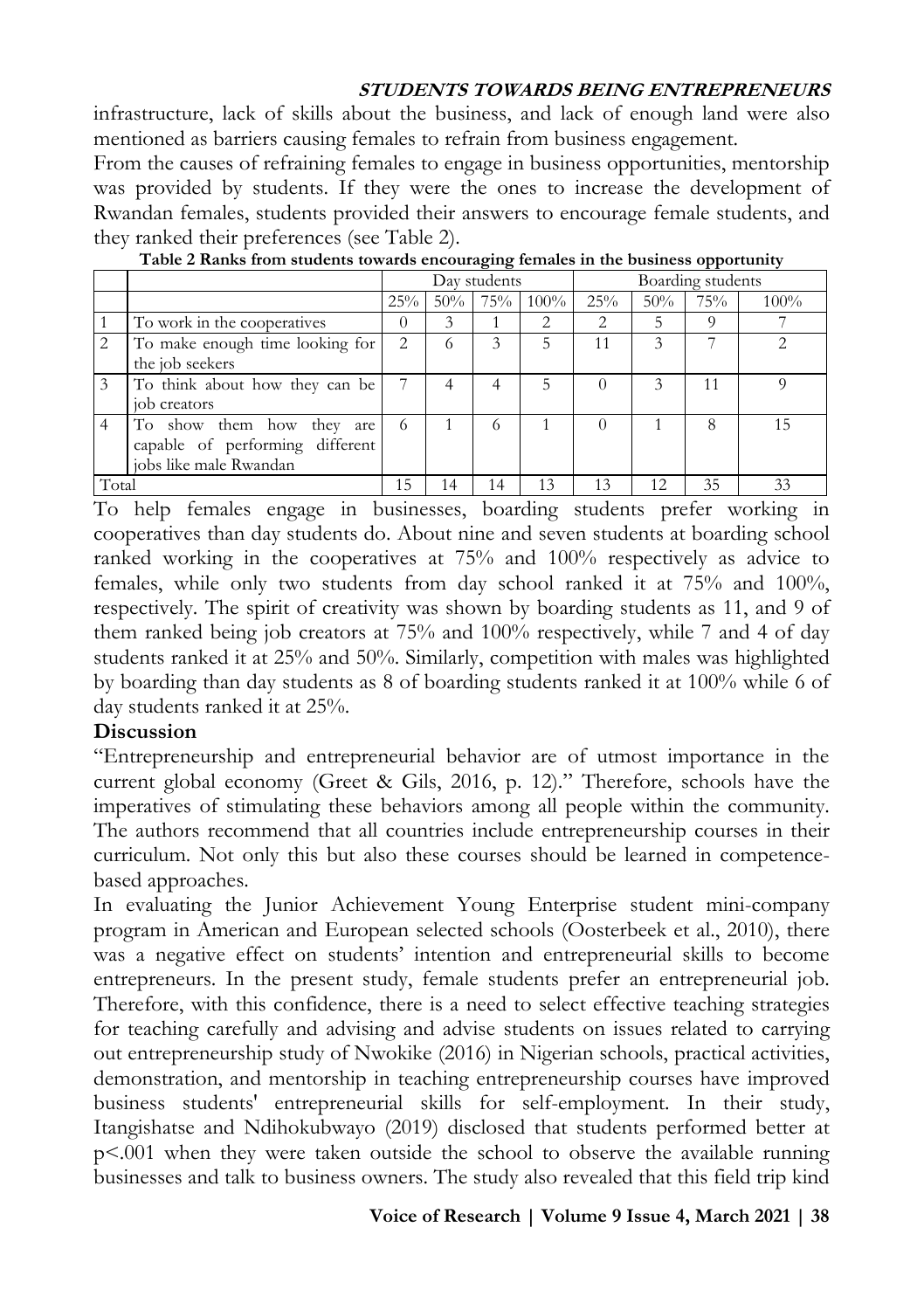of teaching strategy raised students' interest at a high level. Therefore, teaching strategies such as field trip (Itangishatse & Ndihokubwayo, 2019), inviting businesspersons to talk to students, video conferences (Kuratko, 2005), learning portfolios or personal development plans (Hahn et al., 2017), hands-on entrepreneurship (Gallant et al., 2010) can be adopted by teachers. Without a doubt, they will direct students into entrepreneurship career. "Guidance of many of these future entrepreneurial leaders falls on the shoulders of those in higher education (Vanevenhoven, 2013, p. 466)." The author encourages students and teachers, and instructors to be entrepreneurs to teach what they experience. It may be difficult for people with a fear of loss (Kiyosaki, 2012) and people who were never taught to be entrepreneurs to directly shift from resistance to change to the world of trials. However, it calls upon the people already in business to provide their experience full of challenges and success stories to students. Therefore, this is a duty of schools with the support of educational policymaking institutions.

The creativity among entrepreneurship students (Helena, 2015) should be taken into high consideration. Students should be trained to develop some innovative materials to develop their thinking at an early age. For instance, teachers may ask students to design a tool such as a cloth style, food, drink, machine they like. From seeing what they designed, they may love it and follow up on how it is made and therefore engage themselves in making them. This outcome is supported by the study of Johansen and Schanke (2014), where it indicated that, with less focus on the enterprise part, entrepreneurship projects had been a suitable teaching method as they improved Norwegian students' performance. Thus, students may be encouraged to prepare their project ideas and compete for rewards and raise their career choice. Due to the entrepreneurial school, Helena (2015) has identified three key objectives. The school should provide a framework for learning environments, illustrating how students develop the necessary knowledge and skills as needed tools for their lives and business. Schools should check their students' professional careers to promote students' attributes and train them to plan for their business. Moreover, "School should introduce entrepreneurial education progressively from an early student age to stimulate the development of entrepreneurial attitudes, skills, and knowledge (Helena, 2015, p. 12)."

"Entrepreneurial motivation is an important link between intention and action (Solesvik, 2013, p. 1)." The students rated the top five barriers in the Shinnar et al. (2009) study. The barriers are a risk, lack of capital, current economic situation, competence, and knowledge. However, female students under the present study outlined related but quite different challenges. These are low self-confidence, lack of motivation, capital, and lack of skills that female entrepreneurs face. Concerning students' motivations for business start-up (Shinnar et al., 2009), the chance to implement their ideas, personal independence, create something of their own, be financially independent, and improve their quality of life was the five motivations highly ranked by the students. While having free time, dissatisfaction in a professional occupation, the difficulty of finding the right job, following a family tradition, and gaining high social status was the lowliest ranked by students. Although making a

#### **Voice of Research | Volume 9 Issue 4, March 2021 | 39**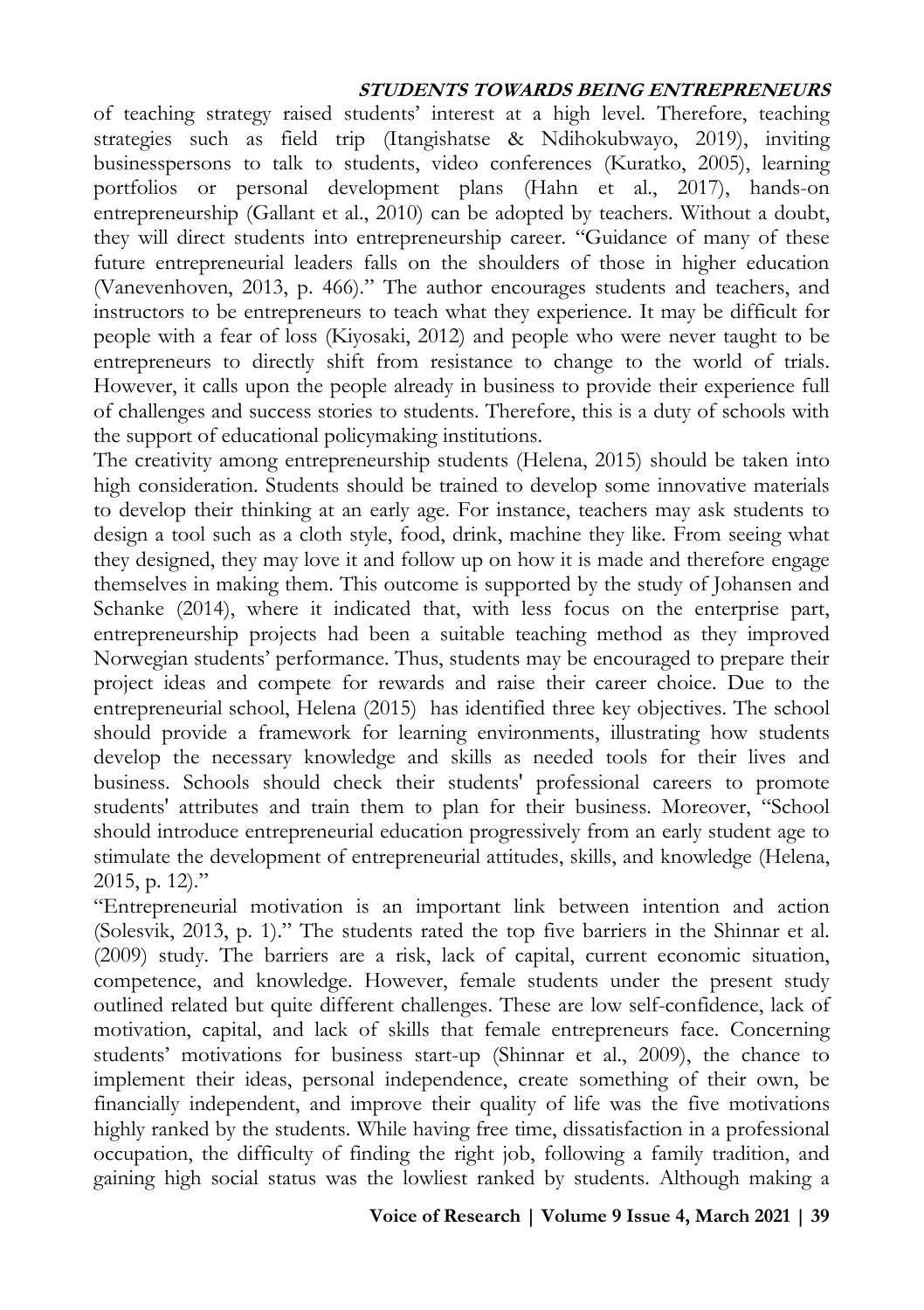decision is different from implementing that decision, the impacts of entrepreneurship education in business programs (Wilson et al., 2007) resulted in a substantial impact for girls than for boys on entrepreneurial self-efficacy. It shows well that encouraging females to join the entrepreneurial path is possible and beneficial. Westhead (2015) found that female entrepreneurship education students who are aware of business reported higher intentions than female non-entrepreneurship education students. However, female entrepreneurship education students citing risk perception skills reported lower intention showing how females in nature are vigilant and confident.

Empirical evidence shows that attitudes, subjective norms, and perceived behavior control mediate the relationship between perceived entrepreneurial motivation and entrepreneurial intentions (Solesvik, 2013). The role model has a significant impact on influencing female students to take an entrepreneurial path after their studies. For instance, a moderated mediation relationship was observed such that, for women, role models had a more decisive influence on self-efficacy, which, in turn, influenced entrepreneurial career intention (Barnir et al., 2011). Being an entrepreneur is possible after school. In the study of career path and business performance (Menzies & Paradi, 2003), 48% of students who have started businesses some time since graduation depended on the entrepreneurship courses they took. Therefore "students must be ready to be able to swift their current learning approach to a more practical way which is required in the entrepreneurial learning process (Keat, Selvarajah, & Meyer, 2011, p. 216)."

## **Conclusion and Limitation of the study**

Our study "Rwandan Female Students towards Being Entrepreneurs after High School" showed that in terms of various professions such as teaching, nursing, piloting, technique, designing, entrepreneurship, and agriculture, these female students preferred being entrepreneurs after their studies. These students confirmed that what they accumulated from entrepreneurship lessons is vital to the country, their families, and themselves. They argued that it provides the capacity to create employment. Female students were found aware, confident to advise and monitored their fellow females towards business. Most of them know the importance of working in cooperatives and can motivate fellow females by showing them their capability to perform different jobs like males. Although we accommodated both female students from day and boarding students in this study, due to the small sample, we are not able to generalize the findings. In this regard, we recommend that researchers pursue other related studies with a significant sample to check schools' effect on students and entrepreneurship education. From the discussion, we advised teachers to monitor their students well with effective teaching methods and inspiration from entrepreneurs around the schools so that after school, students can pursue an entrepreneurial career.

## **References**

Bandura, A. (2010). Self‐ efficacy. In The Corsini encyclopedia of psychology (pp. 1–3).

Barnir, A., Watson, W. E., & Hutchins, H. M. (2011). Mediation and Moderated Mediation in the Relationship Among Role Models, Self-Efficacy, Entrepreneurial Career Intention, and Gender. Journal of Applied Social Psychology, 41(2), 270–297.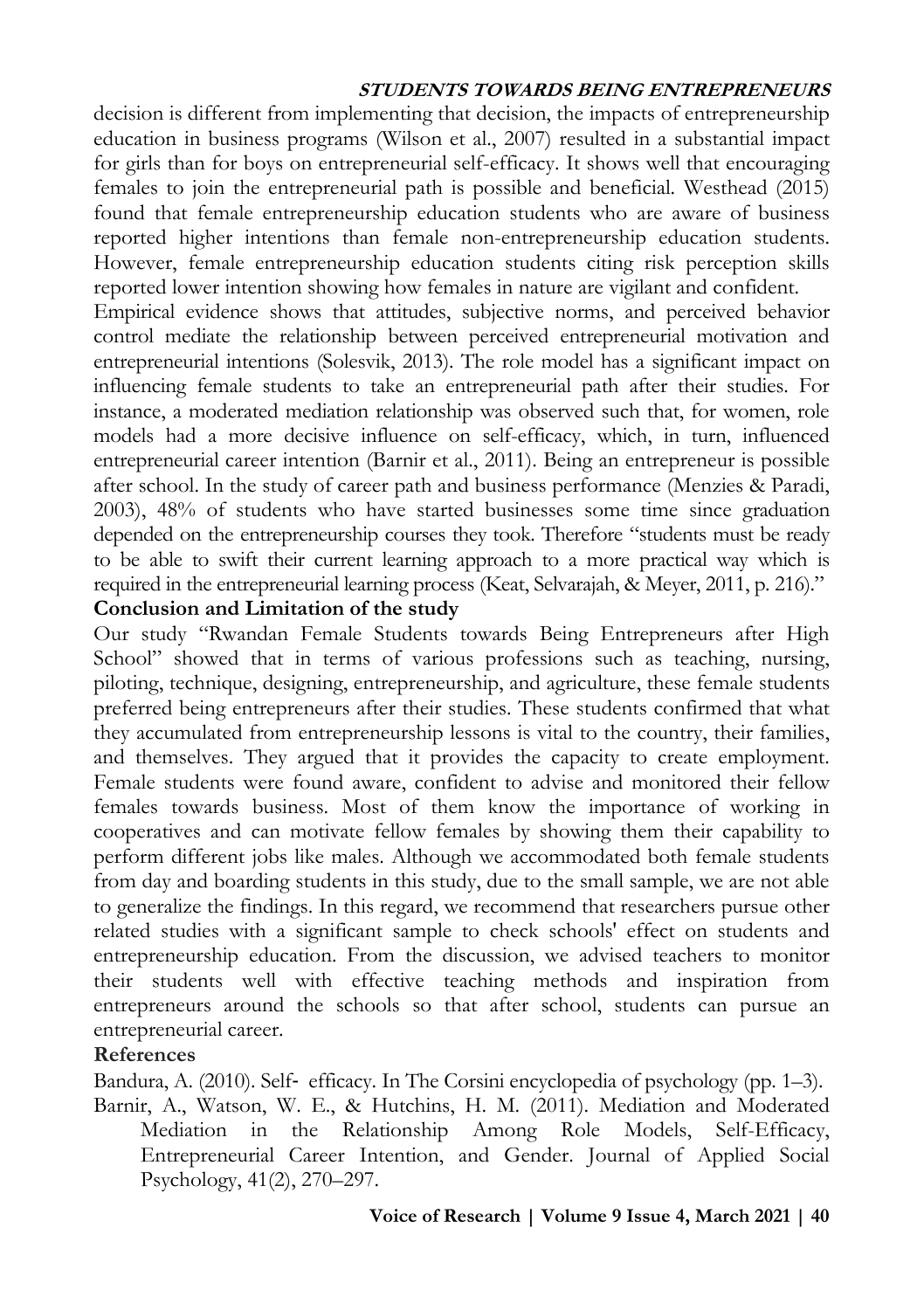- Ben, K., & Boujelbene, Y. (2014). Assessing the impact of entrepreneurship education. Procedia - Social and Behavioral Sciences, 109, 712–715. https://doi.org/10.1016/j.sbspro.2013.12.534
- Fraenkel, J. R., Wallen, N. E., & Hyun, H. H. (2012). How to Design and Evaluate Research in Education (8th ed.). McGraw Hill.
- Gallant, M., Majumdar, S., & Varadarajan, D. (2010). Outlook of female students towards entrepreneurship An analysis of a selection of business students in Dubai. Education, Business and Society: Contemporary Middle Eastern Issues, 3(3), 218–230. https://doi.org/10.1108/17537981011070127
- Greet, F., & Gils, A. Van. (2016). Competence development in Entrepreneurship. The role of University education. In The Challenges of Educating People to Lead in a Challenging World (Issue January 2007, pp. 385–398). Springer. https://doi.org/10.1007/978-1-4020-5612-3
- Hahn, D., Minola, T., Gils, A. Van, & Huybrechts, J. (2017). Entrepreneurial education and learning at universities: exploring multilevel contingencies. Entrepreneurship & Regional Development, 29(9–10), 945–974. https://doi.org/10.1080/08985626.2017.1376542
- Hatak, I., & Reiner, E. (2011). Entrepreneurship education in secondary schools. Education systems, teaching methods and best practice  $-$  a survey of Austria, Finland, France, Germany, Italy, Spain, Sweden. RiCC-research report 2011/1, hrsg. v. Rößl Dietmar. Wien: RiCC-Research Institute for Cooperation and Cooperatives.
- Helena, S. (2015). Part2 Entrepreneurial Learning Environments and a Change Role for Teachers. In Entrepreneurial Schools (pp. 1–38). OECD.
- Isidore, E., & Norsiah, M. (2012). The Moderating Effect of Social Environment on the Relationship between Entrepreneurial Orientation and Entrepreneurial Intentions of Female Students at Nigerian Universities. International Journal of Management Sciences and Business Research, 1(4), 1–16.
- Itangishatse, J., & Ndihokubwayo, K. (2019). Developing Achievement and Interest in Learning Entrepreneurship in Rwanda: An Action Research Field Trip. LWATI: A Journal of Contemporary Research, 16(1), 1–9.
- Johansen, V., & Schanke, T. (2014). Entrepreneurship Projects and Pupils ' Academic Performance : a study of Norwegian secondary schools. European Educational Research, 13(2), 155–166. https://doi.org/10.2304/eerj.2014.13.2.155
- Keat, O. Y., Selvarajah, C., & Meyer, D. (2011). Inclination towards entrepreneurship among university students: An empirical study of Malaysian university students. International Journal of Business and Social Science, 2(4), 206–220.
- Kiyosaki, R. T. (2012). Rich Dad Poor Dad. Art of Living. http://motsach.info.
- Kuratko, D. F. (2003). Entrepreneurship education: emerging trends and challenges for the 21st century. White Paper, U.S. Association of Small Business Education, 22(2003), 124–136.
- Kuratko, D. F. (2005). The Emergence of Entrepreneurship Education: Development, Trends, and Challenges. Entrepreneurship Theory and Practice, 29(5), 577–597.